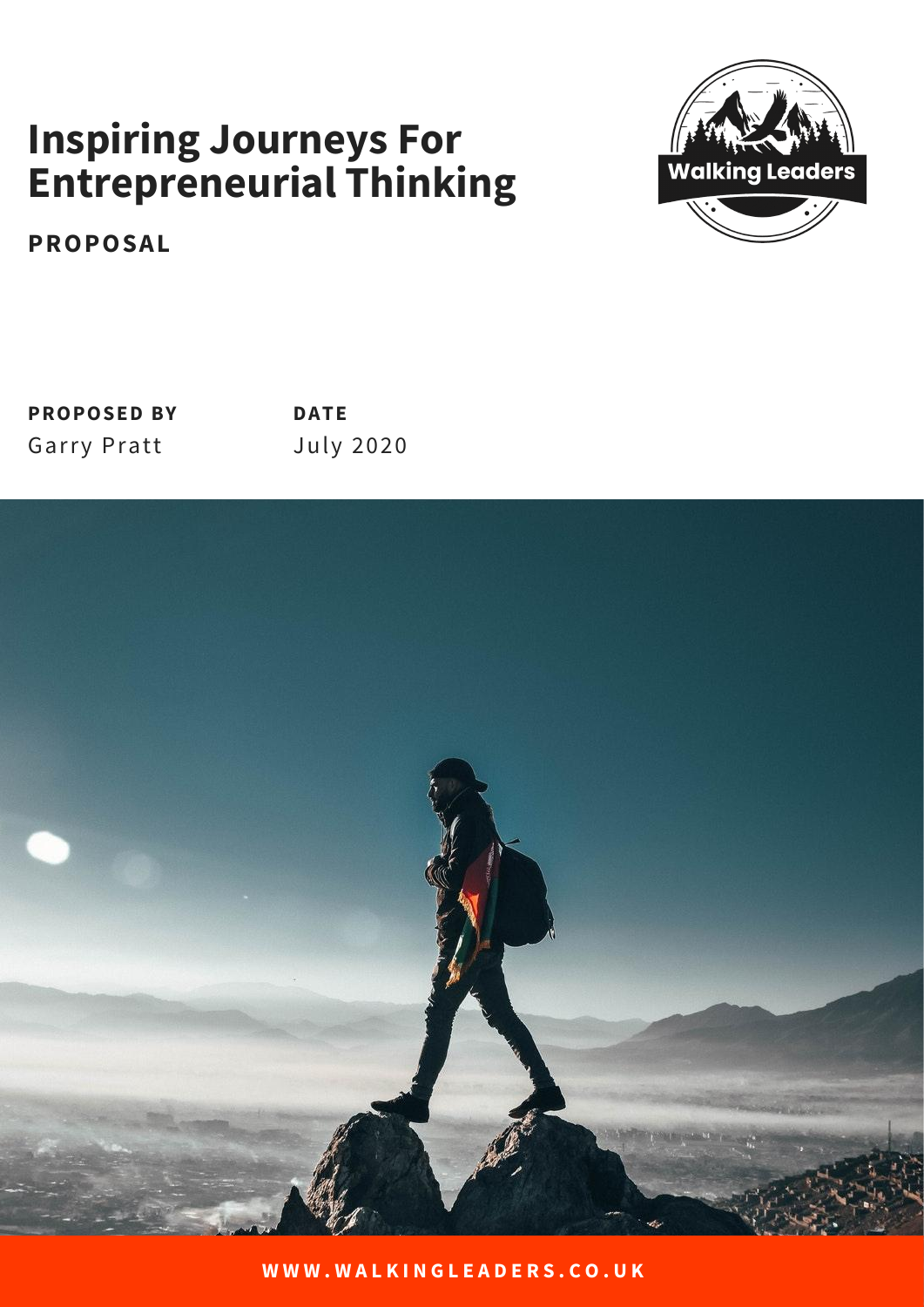# **Thinking like an entrepreneur**

### **A POST COVID COURSE IN THE GREAT OUTDOORS**

# **Executive Summary**

Innovation is at its heart a creative endeavour. But classical brainstorming and related techniques do not challenge the prevailing paradigm and rarely lead to creative entrepreneurial thinking. The science says that freeing our minds in the great outdoors is a sure fire route to inspiration. In this course we explore wild places, do moderately challenging things, discuss businesses and through this develop clear sighted entrepreneurial thinking.

Gaining perspective is a key part of developing creativity and is more likely to develop when you take a break from the ordinary. You won't find your competitive edge at the bottom of an excel spreadsheet, however large you project it. And, even if not bored, you won't be innovative sat in a boardroom, however nice the wallpaper

In this course, we'll introduce you and your team to the science behind this and some proven techniques that can lead to real insight.

- **A team day walking, talking and learning in the great outdoors**
- **A great post COVID way to reset and get your team together**
- **Find out why walking is a fantastic tool for entreprenuers and explore successful case studies**
- **Experience and learn academically proven techniques for creative thinking including Wild Ideas and Abstraction**
- **Learn to think more like an entrepreneur and how to utilise this knowledge with the companies you run, advise or work with**

|               | <b>Location:</b> Various UK locations |
|---------------|---------------------------------------|
| Dates:        | Autumn dates available                |
| Timings:      | 930am-3pm (exc travel time)           |
| Team:         | Max 5 participants                    |
| <b>Price:</b> | £2000                                 |

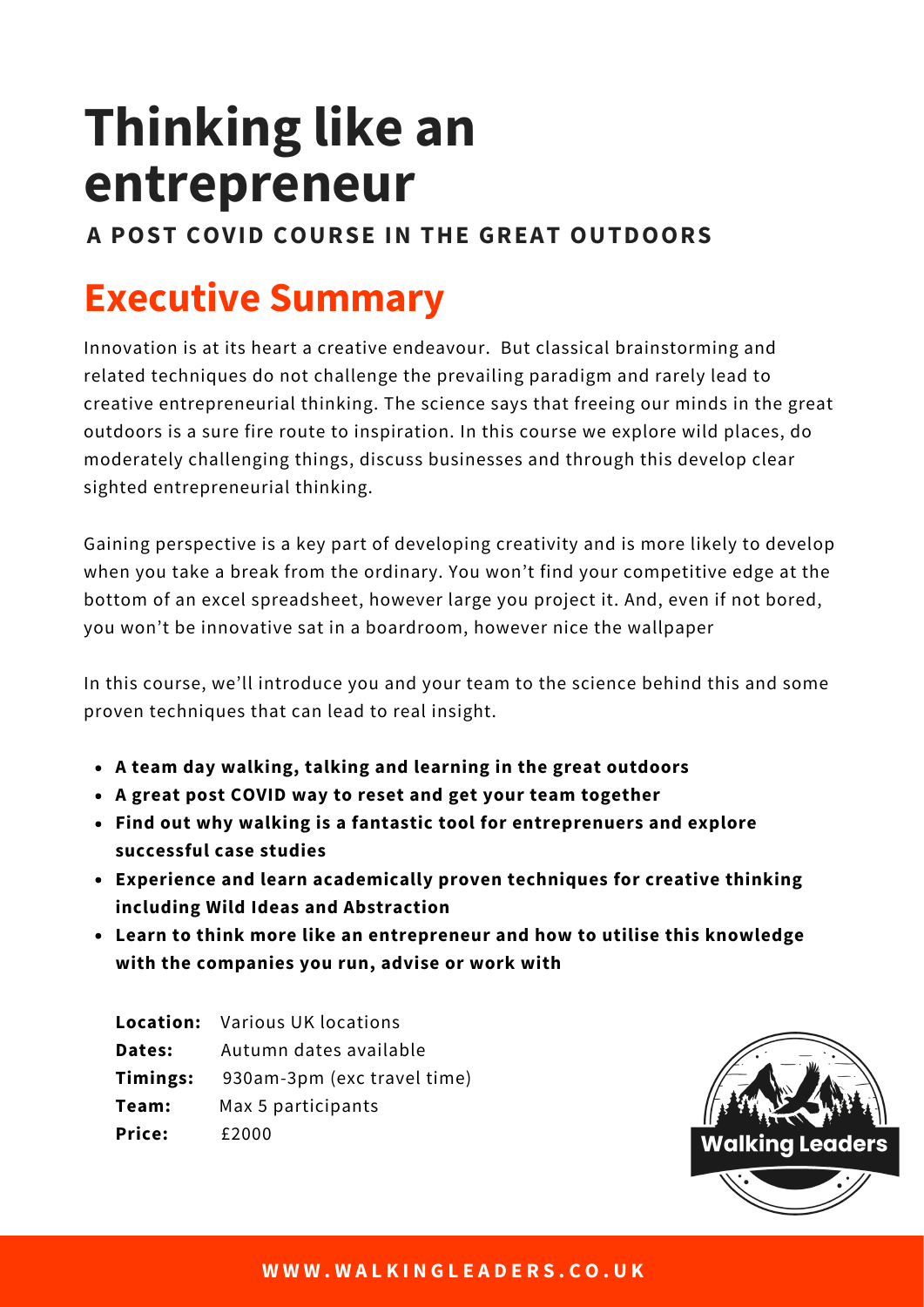

### **About Me**

I'm an entrepreneur, business mentor and qualified group walking leader. I've always walked for inspiration – with the dog, to or from work, before important meetings or presentations and whenever I can in the great outdoors. Once I started doing research into entreprenuership I discovered the science backed up my intuition and that walking really is a (business) superpower.

This is why I started Walking Leaders and invite entrepreneurs, business leaders and executive teams to join me on adventures that might just change your business, or possibly your life. Start-up, scale-up or established business – we're always trying to come up with innovative and creative strategies, and traditional meetings and sessions just don't cut it.

Some potted and relevant history:

- **My 50's:** Doing this. Studying creative entrepreneurship. NED for exciting start and scale-ups. Entrepreneur-in-Residence at University of Bath running an accelerator programme for digital start-ups.
- **My 40's:** Scaling and then selling Teachit. Running a boutique management consultancy. Masters and Research Fellow at University of Bristol.
- **My 30's**: Co-founded an innovative chain of specialist cookshops that eventually had 42 sites, and co-founded Teachit, one of the early and fastest growing innovators in online education.
- **My 20's:** Director of International Advertising of a \$1.5BN US company that made 14 acquisitions across Europe, managing a sales operation generating over \$50M in revenue.

### **garry@edify.co.uk | +44 7803 505685**

MTA Qualified Hill & Moorland Leader. ITC Level 3 Award In Outdoor First Aid. BMC Mountain Leader Insurance.

#### **W W W . W A L K I N G L E A D E R S . C O . U K**